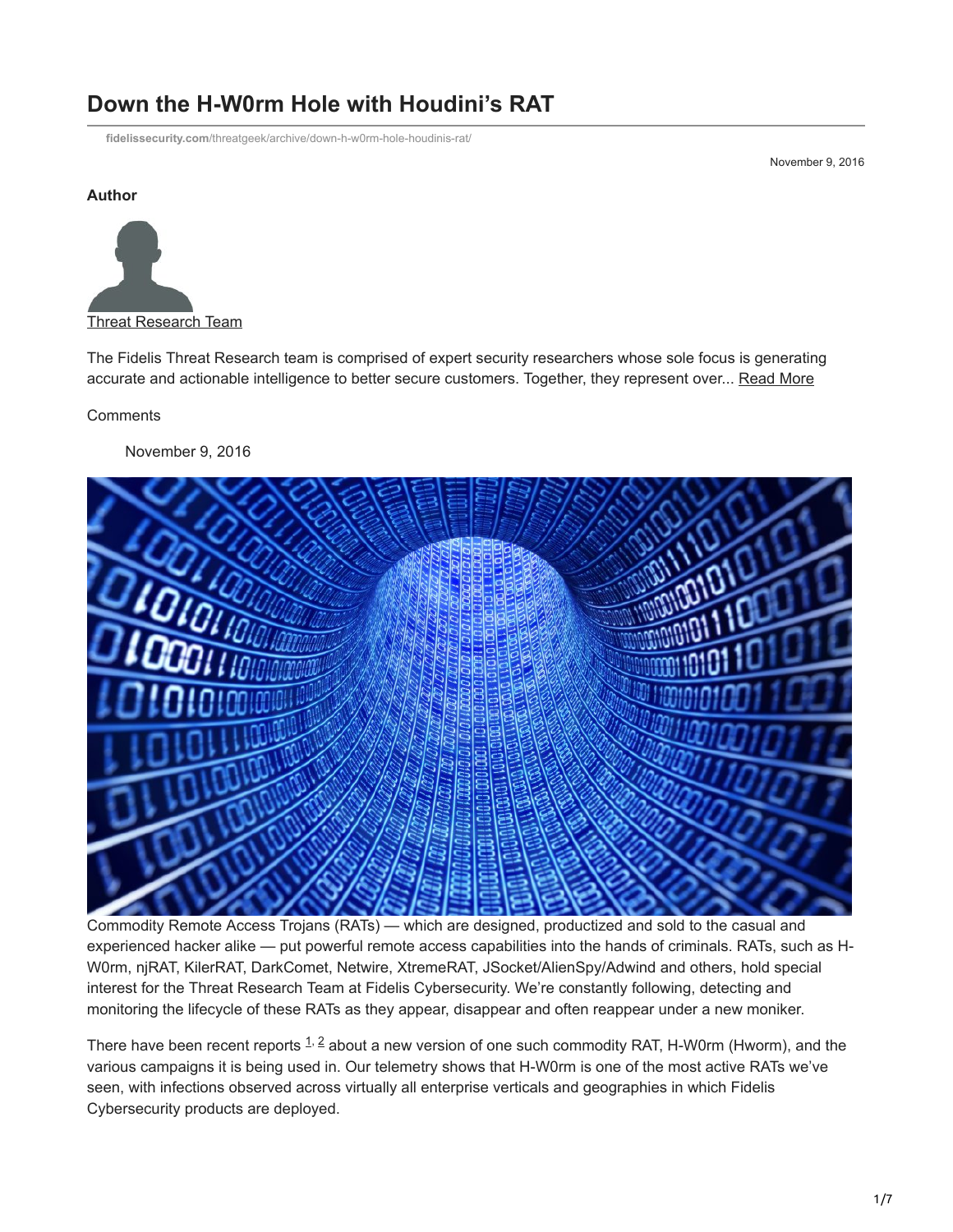In this blog post, the Threat Research Team at Fidelis Cybersecurity is supplementing these recent reports by providing the security community with the following:

- Technical descriptions of the payload behavior when installed on the victim machine.
- Domains observed in active infections over the past six months. We also make a larger mined dataset available through Fidelis Barncat, a malware configuration intelligence database shared at no cost with trusted third parties.
- Artifacts correlating Hworm C2 domains with njRAT, XtremeRAT and DarkComet.
- Yara rules that can be used to detect the VBS and PE versions of H-W0rm.

The following is a screenshot of the Hworm v.1.3 panel and the builder tab:

| Hworm .: raise again :: first build         |               |                 |                |                                                                                                       |                  |                                                   |                                |                         |              |  | $ \Box$ $\times$ |  |
|---------------------------------------------|---------------|-----------------|----------------|-------------------------------------------------------------------------------------------------------|------------------|---------------------------------------------------|--------------------------------|-------------------------|--------------|--|------------------|--|
|                                             | BOTS LIST     |                 |                | <b>BUILDER</b>                                                                                        |                  | <b>LISTENER</b>                                   |                                |                         | <b>ABOUT</b> |  |                  |  |
| - hwid                                      | - client name | - computer name | - user name    | - operation system                                                                                    | - worm version   | - av installed                                    | - web cam                      | - top windows - peer ip |              |  |                  |  |
| <b>Removed Removed</b>                      |               | <b>Removed</b>  | <b>Removed</b> | WINDOWS XP                                                                                            | 1.3 <sub>1</sub> | ZIPS                                              | <b>Removed</b>                 |                         |              |  |                  |  |
|                                             |               |                 |                | - file manager<br>- remote desitop<br>- keylogger<br>- password<br>- misc<br>- webcam<br>- mircophone |                  |                                                   |                                |                         |              |  |                  |  |
|                                             |               |                 |                | - run remote applicati: +<br>- run remote script                                                      |                  | - simple ( down and exec +<br>- advance ( runpe ) | - from disk<br>- from internet |                         |              |  |                  |  |
| $\overline{1}$<br>- clients connected = [1] |               |                 |                | - update<br>- close<br>- uninstall                                                                    |                  |                                                   | - listening on port : [2001]   |                         | ×            |  |                  |  |

 *Hworm 1.3 builder panel*

| $\odot$<br>Hworm .:: raise again ::. first build                                                  |                |        |                               |                                                  | $\blacksquare$     |
|---------------------------------------------------------------------------------------------------|----------------|--------|-------------------------------|--------------------------------------------------|--------------------|
| <b>BOTS LIST</b>                                                                                  | <b>BUILDER</b> |        |                               | <b>LISTENER</b>                                  | ABOUT              |
| CONNECTIONS                                                                                       | <b>INSTALL</b> |        | <b>EXPLOIT</b>                | <b>BUILD</b>                                     |                    |
| install name.                                                                                     |                |        | install folder                |                                                  |                    |
|                                                                                                   |                | random |                               | appdata-dir userprofile-dir programdata (seven ) | $\bullet$ temp-dir |
| config                                                                                            |                |        | C custum folder               |                                                  |                    |
| nicknames-id                                                                                      |                | random | startup                       |                                                  |                    |
| password                                                                                          |                | random | in registry in startup folder | custum startup                                   | selecte            |
|                                                                                                   |                |        |                               |                                                  |                    |
| pe-injection ( ) in browser ( ) in explorer ( ) in sychost ( ) in run-dll ( ) random ( unstable ) |                |        |                               | C custum run-pe                                  | selecte            |
|                                                                                                   |                |        |                               |                                                  |                    |

*Hworm 1.3 server builder window*

#### **A Worm That's Really a RAT**

It is worth clarifying that even though the malware is known as H-W0rm/Hworm, this version is not a typical worm. Specifically, it features classic Remote Access Trojan capabilities that allow the adversary to fully control the infected system. Here is rundown of some of these capabilities:

- Collect system information: hardware ID, client name/campaign code, computer name, operating system, worm/RAT version, information about AV installed, webcam presence, etc.
- File Manager: download, rename, delete, execute
- Remote Desktop capture/screenshot
- Keylogger
- Collect password filled in forms from web browsers, such as Mozilla Firefox, Google Chrome, and Opera
- Webcam
- Microphone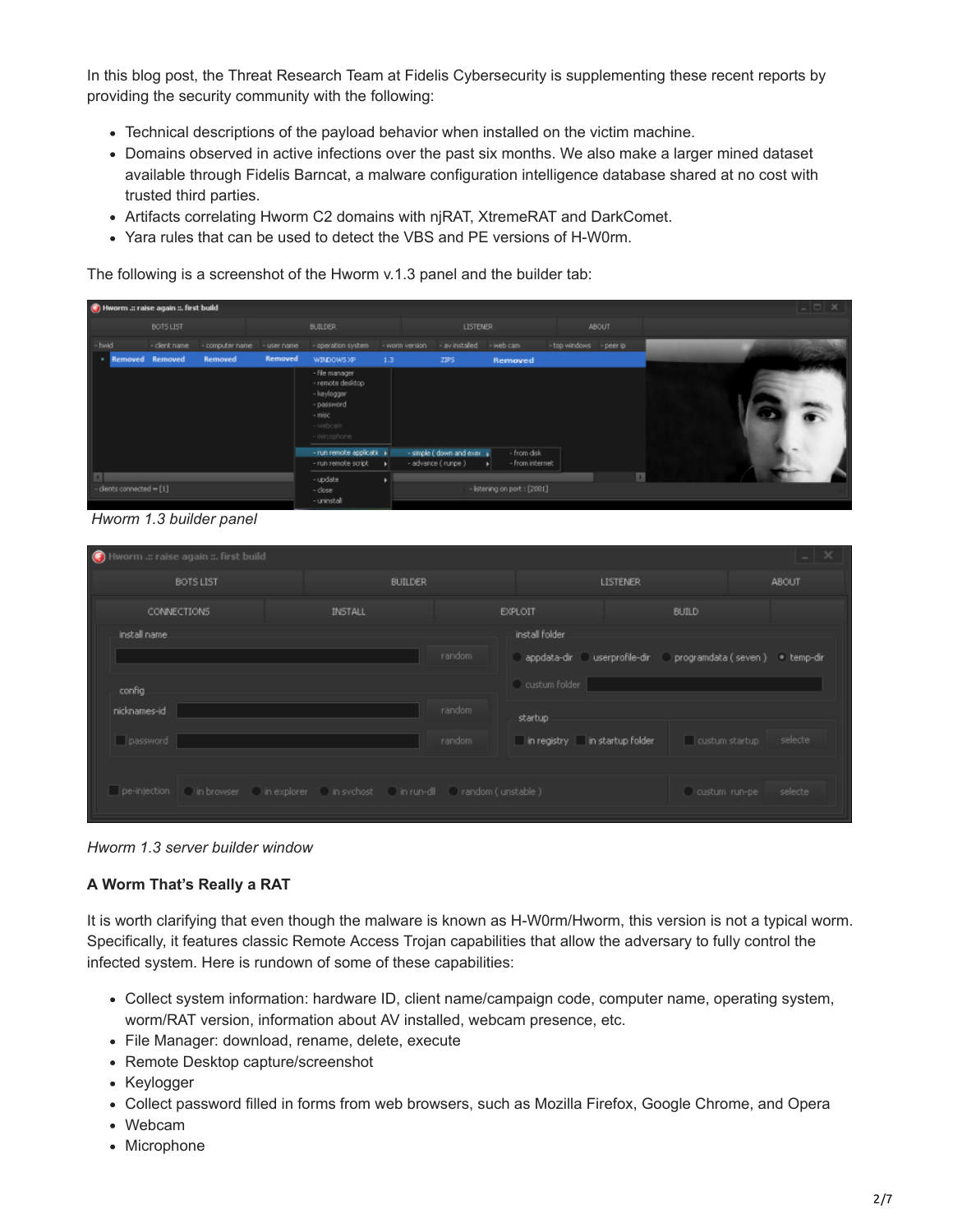- Run remote application or script from disk or internet, or load it in memory via RunPE
- Update RAT from disk or internet
- Close connection
- Uninstall RAT

### **Let's Go to the Videotape**

A [YouTube](https://www.youtube.com/watch?v=Q6KzhQ0C5GM) video shows an Hworm version that is referred to as version 2. The following is a screenshot from one of the windows presented in the video:



The Exploit panel, under the Builder tab, looks interesting. At the moment, it is unclear how this feature works, but its mere presence suggests the potential for creating and integrating future exploits into the malware. The following is a screenshot of the panel:

| $ \times$<br>Hworm .:: raise again ::. first build |                 |         |                 |       |  |  |
|----------------------------------------------------|-----------------|---------|-----------------|-------|--|--|
| <b>BOTS LIST</b>                                   | <b>BUILDER</b>  |         | <b>LISTENER</b> | ABOUT |  |  |
| <b>CONNECTIONS</b>                                 | <b>INSTALL</b>  | EXPLOIT | <b>BUILD</b>    |       |  |  |
| - exploit name                                     | - exploit coder |         | - exploit file  |       |  |  |
|                                                    |                 |         |                 |       |  |  |

Our analysis found that one of the samples saved keystroke data into the %TEMP% directory using the filename [*malware\_name***.dat**]. In this instance, the malware was configured from the builder to be installed in the %TEMP% directory, but based on the builder settings, it can be installed in the following directories:

- %APPDATA%
- %USERPROFILE%
- %PROGRAMDATA% (Windows 7)
- %TEMP%

The malware also created the following hidden folder in the attached USB drive: \$RECYCLE.BIN.

#### **The Link to Houdini**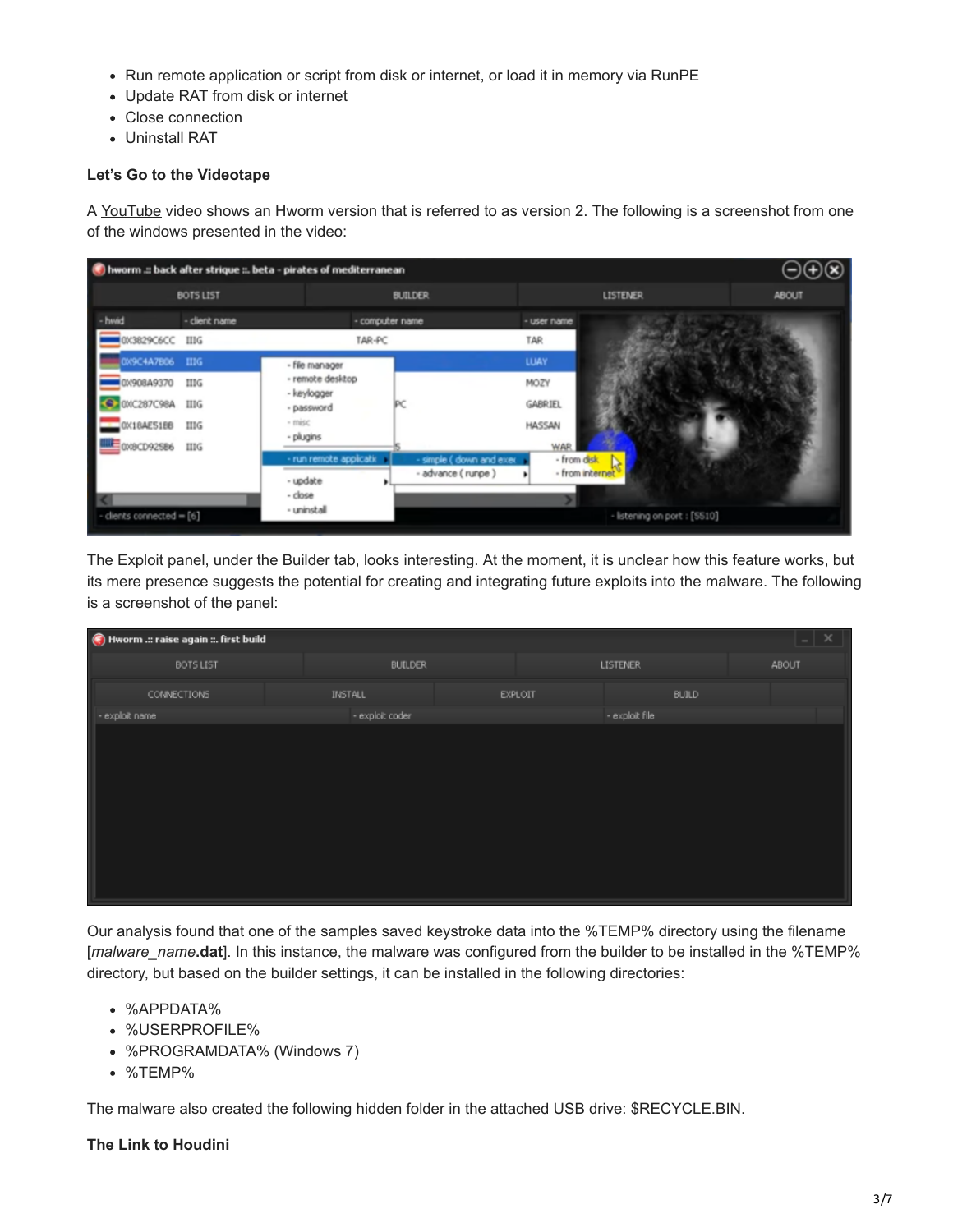There has been speculation in the research community  $\frac{3}{2}$ ,  $\frac{4}{5}$  that "Houdini" (aka 'Mohamed Benabdellah') is believed to have connection with "njq8" (aka 'Naser Al Mutairi'), the initial developer of "njRAT" and "njw0rm". It has further been speculated that "Houdini" is based in Algeria and "njq8" in Kuwait. It is also said that "njq8" has a connection with "Black Mafia" on the development on "Black Worm", indicating potential collaboration between these RAT developers.

#### **AV Information in the Network Traffic**

The network traffic of some versions of the Hworm malware contain information about the antivirus tool installed in the victim system. This data indicates that some of the infected systems appeared to have been running antivirus tools like:

- Microsoft Security Essentials
- Symantec Endpoint Protection
- McAfee VirusScan Enterprise
- ESET Smart Security
- Windows Defender

Normally, those tools will detected the malware, but for some unknown reason it looks like the AV tools didn't remove those versions of the Hworm malware running in memory. Without a copy of the specific Hworm version in the victim system and a Forensics investigation, it is difficult to confirm why those AV tools didn't remove the sample from those victim system.

## **Protect Yourself**

These findings are another validation of how a layered approach to secure the network enterprise is needed to protect your endpoints from these cyber threats.

In order to aid the security community with indicators of the Hworm RAT, the following is a list of C2 domains we have seen in the past six months:

| 1cowsound.mooo[dot]com        | hbooob.no-ip[dot]biz       | p-dark.zapto[dot]org                          |
|-------------------------------|----------------------------|-----------------------------------------------|
| 3bod-x.no-ip[dot]biz          | hell222.no-ip[dot]biz      | pilo-raouf.no-ip[dot]biz                      |
| 43r0m4x.publicvm[dot]com      | herohero.no-ip[dot]org     | qalsdahxjnm.no-ip[dot]biz                     |
| 9amoo.zapto[dot]org           | hussamhack.no-ip[dot]biz   | qwwq.no-ip[dot]biz                            |
| a.servecounterstrike[dot]com  | ines0049.ddns[dot]net      | qwwq.servehttp[dot]com                        |
| aaaazzzz9999000.no-ip[dot]biz | j2w2d.no-ip[dot]biz        | righi.linkpc[dot]net                          |
| aabod8.no-ip[dot]biz          | jeflex.no-ip[dot]org       | ronaldo-123.no-ip[dot]biz                     |
| adolf2013.sytes[dot]net       | jn.redirectme[dot]net      | sara-tabuk.no-ip[dot]biz                      |
| ah99.no-ip[dot]info           | justprogamers.ddns[dot]net | servecounterstrike.servecounterstrike[dot]com |
| ahmad212.no-ip[dot]biz        | khdt1.zapto[dot]org        | smoker21.hopto[dot]org                        |
| aktam04.no-ip[dot]info        | king0780.no-ip[dot]biz     | strangler89.no-ip[dot]org                     |
| ali252612.zapto[dot]org       | king999.ddns[dot]net       | support.microsoft.linkpc[dot]net              |
| amran-pc.no-ip[dot]biz        | kingofus.myq-see[dot]com   | swanox.no-ip[dot]org                          |
| anarge77.no-ip[dot]biz        | klonkino.no-ip[dot]org     | syses.sytes[dot]net                           |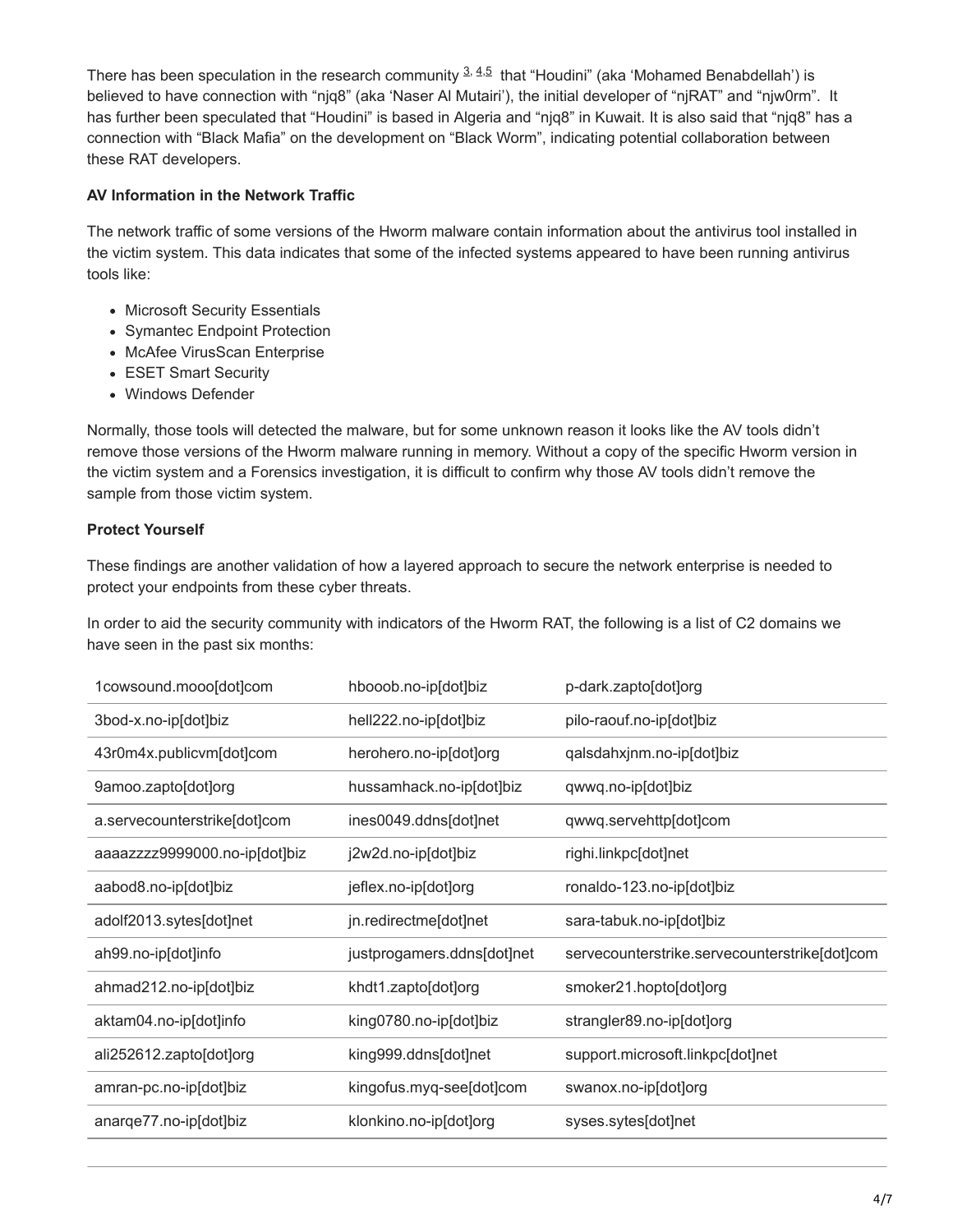| anonymous-0.no-ip[dot]biz       | kohen.no-ip[dot]org           | systim.publicvm[dot]com        |
|---------------------------------|-------------------------------|--------------------------------|
| asdfghj123.ddns[dot]net         | ksa2013.no-ip[dot]biz         | universal2010.no-ip[dot]org    |
| azo8oz.no-ip[dot]biz            | mastlg.no-ip[dot]biz          | updlate.serveminecraft[dot]net |
| bifrost-jordan.zapto[dot]org    | max-ps.sytes[dot]net          | vipvip3.dyndns[dot]org         |
| cyberspy.zapto[dot]org          | maxy.no-ip[dot]info           | vipx.zapto[dot]org             |
| dmar123.no-ip[dot]biz           | mi0.bounceme[dot]net          | wormaa.zapto[dot]org           |
| doda.redirectme[dot]net         | microsoft8.publicvm[dot]com   | wvvw.sytes[dot]net             |
| douda.linkpc[dot]net            | microsoftntdll.sytes[dot]net  | x.dvr-ddns[dot]com             |
| douda.no-ip[dot]info            | microsoftsystem.sytes[dot]net | xdz.no-ip[dot]org              |
| dz47.linkpc[dot]net             | mohamedmmk.zapto[dot]org      | xxtataxx.no-ip[dot]biz         |
| elaspany.ddns[dot]net           | mouradel.no-ip[dot]org        | yahia17.no-ip[dot]org          |
| epohme.no-ip[dot]org            | nemlacom.no-ip[dot]iz         |                                |
| fecabook.redirectme[dot]net     | njrat2012.no-ip[dot]biz       |                                |
| g00gle.sytes[dot]net            | noooot.no-ip[dot]biz          |                                |
| googlechrome.servequake[dot]com | ody.no-ip[dot]biz             |                                |
| hacker0021.no-ip[dot]biz        | org.publicvm[dot]com          |                                |

From the above domains, the following one quickly stands out: "**njrat**2012.no-ip[dot]biz". The last Hworm activity observed at a client site with this domain was on Oct 2016. [pDNS](https://www.virustotal.com/en/domain/njrat2012.no-ip.biz/information/) data shows that in June 2016 this domain was associated with Xtreme RAT activity. We also found samples of njRAT v.0.7d and v.0.4.1a beaconing to this domain. The following table shows some of the C2 correlations:

| <b>Malware</b>   | MD <sub>5</sub>                  | C <sub>2</sub>               |
|------------------|----------------------------------|------------------------------|
| <b>XtremeRAT</b> | 6b3ef140a6062d7fa295c8fedde7d689 | njrat2012.no-ip[dot]biz:22   |
| njRAT v.0.7d     | 0de41aef336f40a07ed6984db61b52ab | njrat2012.no-ip[dot]biz:2020 |
| niRAT v.0.4.1a   | e081a42d6e09a3fcf049a33b2ecf0412 | nirat2012.no-ip[dot]biz:1177 |
| <b>DarkComet</b> | 06e125132b458321f97b6409a4db9ac4 | vipvip3.dyndns[dot]org:1604  |
| njRAT            | 361c9d44809f788b92023b762e363449 | vipvip3.dyndns[dot]org:8817  |

To aid the security community, we're constantly enriching **[Fidelis Barncat](https://fidelissecurity.com/resources/fidelis-barncat)** with newer Hworm configurations using our mining techniques.

The following Yara rules can also be used to detect this threat:

rule win\_vbs\_rat\_hworm {

strings:

\$sa1 = "CONFIG"

\$sa2 = "MYCODE"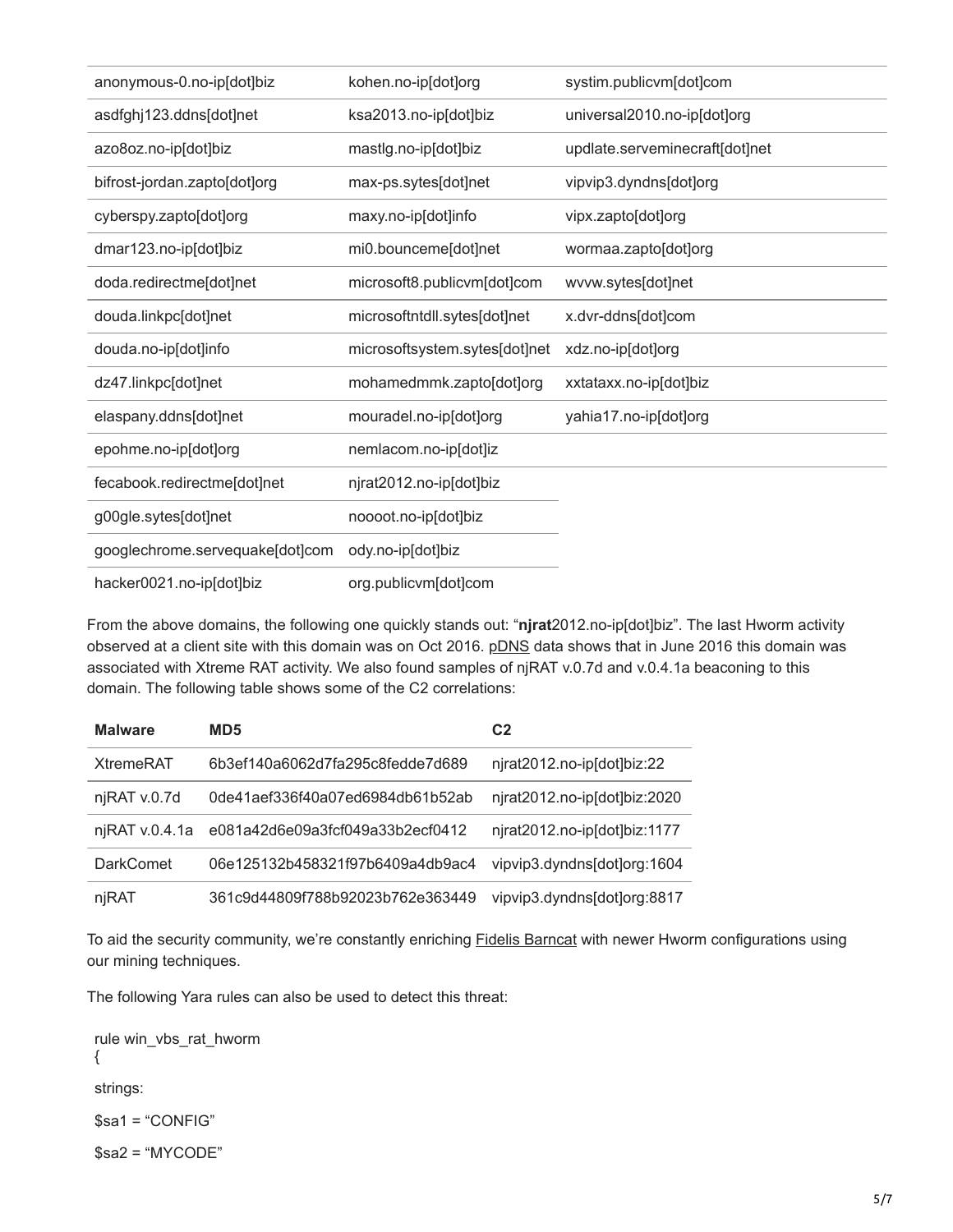\$sa3 = "SHELLOBJ.EXPANDENVIRONMENTSTRINGS"

\$sa4 = "BASE64TOHEX"

\$sa5 = "DCOM.VIRTUALALLOC"

 $$sab = "LOADER"$ 

\$sa7 = "PE\_PTR"

\$sa8 = "OBJWMISERVICE.EXECQUERY"

\$sa9 = "WSCRIPT.EXE" nocase

\$sa10 = "FUNCTION"

 $$sa11 = "DIM"$ 

 $$sa12 = 'END SUB'$ 

\$sb1 = "HOST\_FILE"

 $$sb2 = "FILE NAME"$ 

\$sb3 = "INSTALL\_DIR"

\$sb4 = "START\_UP\_REG"

\$sb5 = "START\_UP\_TASK"

\$sb6 = "START\_UP\_FOLDER"

\$sc1 = "DCOM\_DATA"

\$sc2 = "LOADER\_DATA"

 $$sc3 = "FILE DATA"$ 

 $$sc4 = ((1)$ "

 $$sc5 = ((2)$ "

 $$sc6 = "(3)"$ 

\$sc7 = "FILE\_SIZE"

condition:

(all of  $(\$sa^*)$ ) and ( (all of  $(\$sb^*)$ ) or (all of  $(\$sc^*)$ ) )

}

rule win\_exe\_rat\_hworm

## {

strings:

\$sa1 = "connection\_host" wide ascii

\$sa2 = "connection\_port" wide ascii

\$sa3 = "install\_folder" wide ascii

\$sa4 = "install\_name" wide ascii

\$sa5 = "nickname\_id" wide ascii